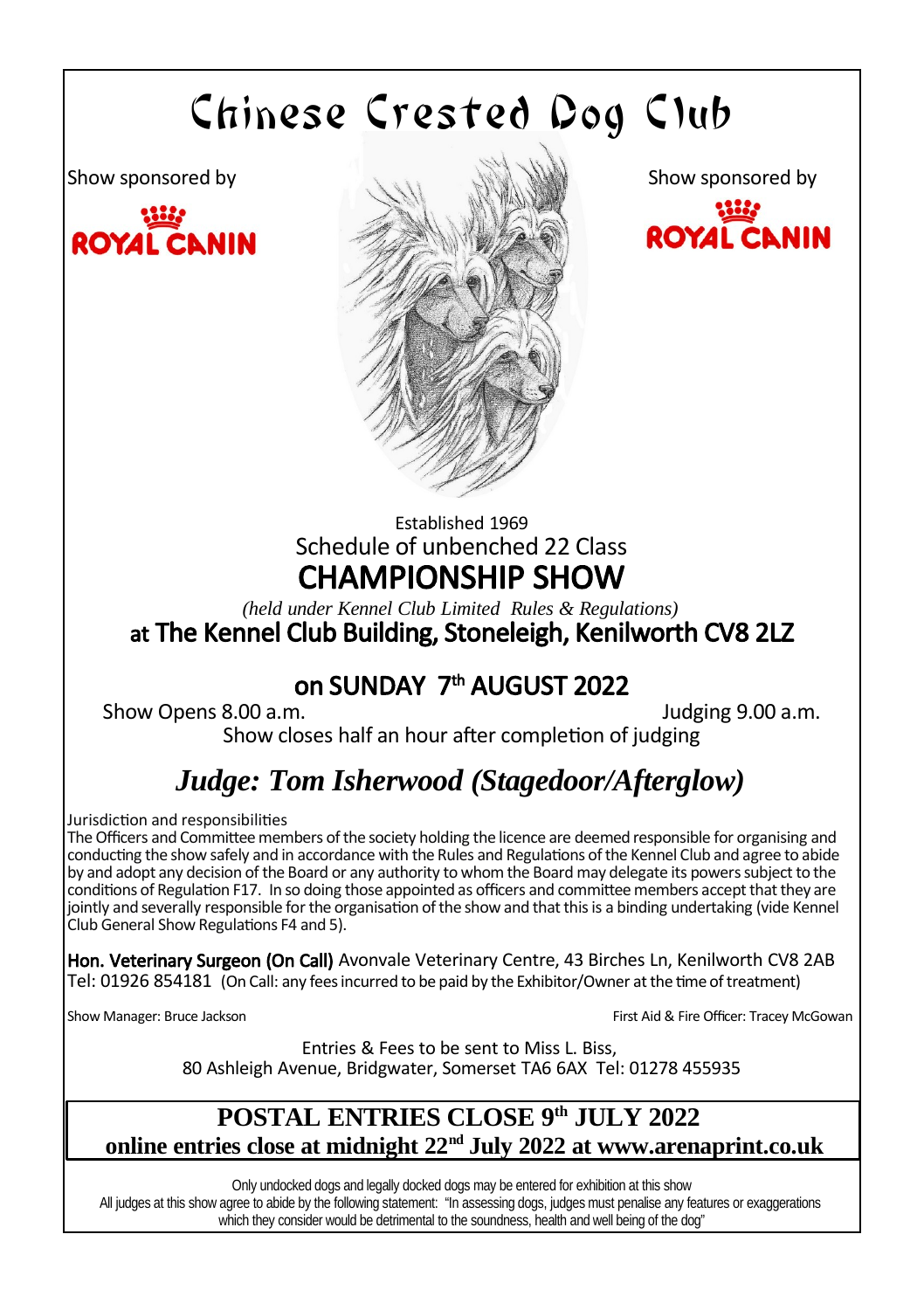# OFFICERS & COMMITTEE

Patron: Miss Dawn Dixon **President: Mr. Lee Cox** 

Vice President: Mr. Bruce Jackson

### Hon. Vice Presidents:

Mrs. C. Baker, Mrs. T. Dixon, Miss D. Dixon, Mrs. J. Knowles, Mrs. A. McGuigan, Mr. L. Cox, Mr. I. Dack, Mr. C. Griffiths & Mr. B. Jackson

### Honorary Life Members:

Mrs. C. Baker, Miss D. Dixon, Mrs. T. Dixon, Mrs. A. McGuigan, Mrs. J. Knowles, Mr. I. Dack. Mr C. Griffiths, Mr. B. Hill, Mr. B. Jackson, Miss L. Biss, Mr. L. Cox & Mrs. J. Jones

Secretary: Miss L. Biss Assistant Secretary: Miss R. Dowsett<br>Treasurer: Miss R. Dowsett Assistant Show Manager: Mr. B. Kirk Fire & Safety Officer: Miss T. McGowan

**Chairman:** Mr. C. Godfrey **Vice Chairman: Mr. B. Jackson**<br> **Secretary: Miss L. Biss Vice Chairman: Mr. B. Jackson** Show Manager: Mr. B. Kirk<br>First Aid: Miss T. McGowan

### **Committee**

Mrs. C. Bridgwater, Miss T. McGowan, Mrs. E. Moyes, Mr. I. Peacock, Mrs. M. Proctor, Mrs. V. Routledge, Miss J. Street & Miss K. Wilson \_\_\_\_\_\_\_\_\_\_\_\_\_\_\_\_\_\_\_\_\_\_\_\_\_\_\_\_\_\_\_\_\_\_\_\_\_\_\_\_\_\_\_\_\_\_\_\_\_\_\_\_\_\_\_\_\_\_\_\_\_\_\_\_\_\_\_\_\_\_

# SHOW INFORMATION

**ENTRY FEES:** Members:  $1^{st}$  Entry £12.00 per dog Non Members: 1<sup>st</sup> Entry £16.00 per dog All subsequent entries with the same dog £2.00 per entry Not for Competition £2.00 per dog. The Club respectfully requests that puppies under the age of four calendar months are not brought onto the show premises (including the car park). Puppies over four calendar months are most welcome and should be entered in accordance with Kennel Club regulations – 'NOT FOR COMPETITION'. **CATALOGUES:** Ordered and prepaid with entries £2.00. On the day £2.50 if available **ADVERTS:** Adverts in the catalogue, prepaid by close of entries. Black and white c Adverts in the catalogue, prepaid by close of entries. Black and white only £5.00 full page, £3.00 half page.

ROSETTE DONATION: £2.00 per class. All donations will be acknowledged in the catalogue. \_\_\_\_\_\_\_\_\_\_\_\_\_\_\_\_\_\_\_\_\_\_\_\_\_\_\_\_\_\_\_\_\_\_\_\_\_\_\_\_\_\_\_\_\_\_\_\_\_\_\_\_\_\_\_\_\_\_\_\_\_\_\_\_\_\_\_\_\_\_\_\_\_

### **ROSETTES**

for Best in Show, Reserve Best in Show, Best Opposite Sex in Show Best Puppy in Show, Reserve Best Puppy in Show Oldest Dog or Bitch in Show, Best Veteran in Show, Reserve Best Veteran in Show Best Dog, Best Bitch, Reserve Best Dog, Reserve Best Bitch Best Puppy Dog, Best Puppy Bitch  $1<sup>st</sup>$  to  $5<sup>th</sup>$  in all classes

### **TROPHIES**

for Best in Show, Reserve Best in Show, Best Puppy in Show, Reserve Best Puppy in Show, Best Veteran in Show kindly donated by Chris Godfrey & Ian Peacock \_\_\_\_\_\_\_\_\_\_\_\_\_\_\_\_\_\_\_\_\_\_\_\_\_\_\_\_\_\_\_\_\_\_\_\_\_\_\_\_\_\_\_\_\_\_\_\_\_\_\_\_\_\_\_\_\_\_\_\_\_\_\_\_\_\_

If a competitor, or anyone in their household, has Covid-19 related symptoms or has tested positive for Covid-19 they must isolate in line with Government advice. The competitor must not attend the event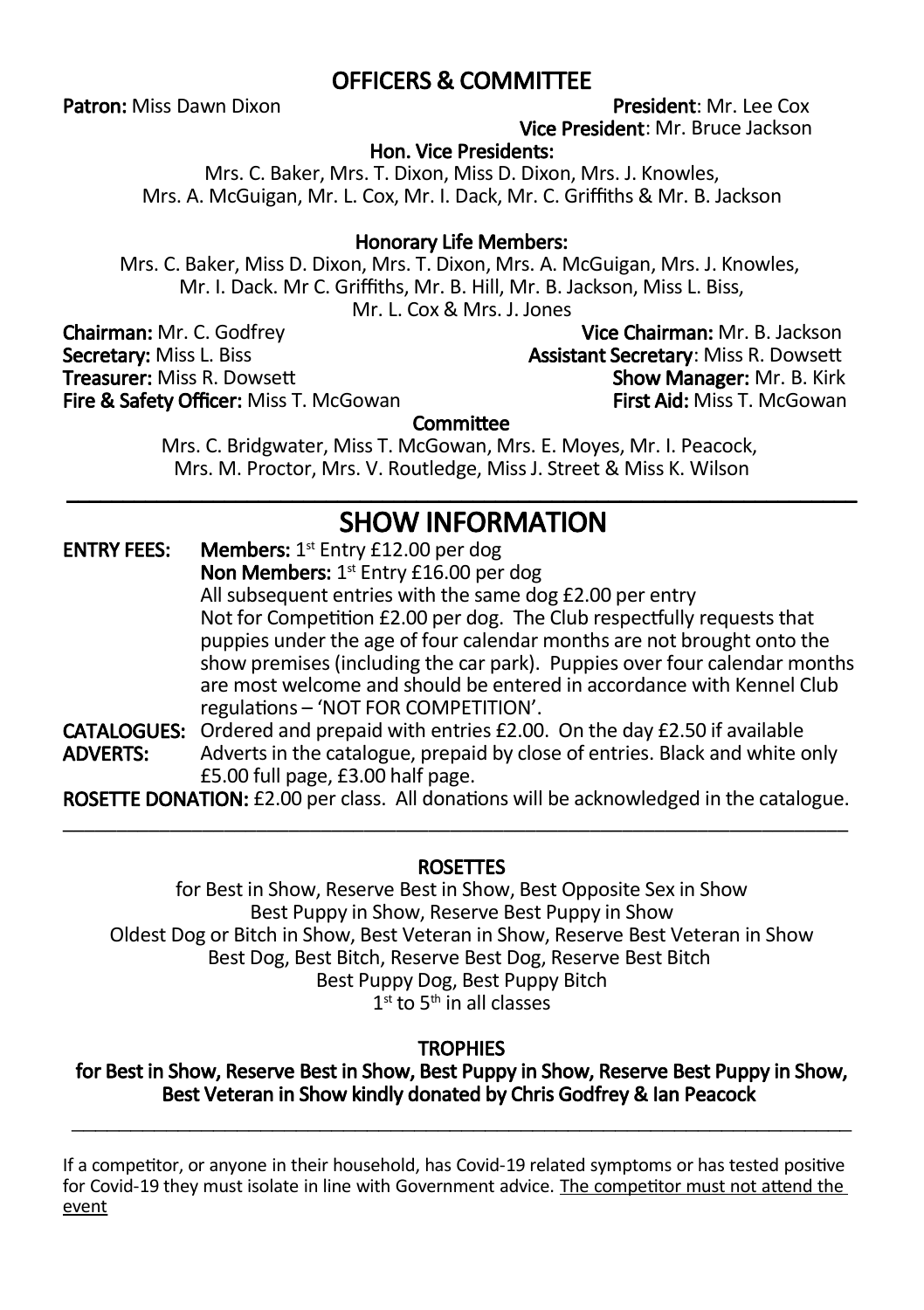# **CLASSIFICATION** Judge: Tom Isherwood (Stagedoor/Afterglow)

Kennel Club Challenge Certificate – Dog Kennel Club Challenge Certificate - Bitch

# DOGS BITCHES

1. Minor Puppy Dog 12. Minor Puppy Bitch 2. Puppy Dog 13. Puppy Bitch 3. Junior Dog 14. Junior Bitch 4. Yearling Dog 15. Yearling Bitch 5. Novice Dog 16. Novice Bitch 6. Graduate Dog 17. Graduate Bitch 7. Post Graduate Dog 18. Post Graduate Bitch 8. Mid Limit Dog 19. Mid Limit Bitch 9. Limit Dog 20. Limit Bitch 10. Open Dog 21. Open Bitch 11. Veteran Dog 22. Veteran Bitch

# BEST IN SHOW RESERVE BEST IN SHOW BEST OPPOSITE SEX IN SHOW BEST PUPPY IN SHOW BEST VETERAN IN SHOW RESERVE BEST PUPPY IN SHOW RESERVE BEST VETERAN IN SHOW

## **DEFINITIONS OF CLASSES**

In the following definitions, a Challenge Certificate includes any Show award that counts towards the title of Champion under the Rules of any governing body recognised by The Kennel Club. Wins at Championship Shows in breed classes where Challenge Certificates are not on offer shall be counted as wins at Open Shows. In the case of a dog owned in partnership and entered in Members' classes or competing for Members' Specials each partner must at the time of entry be a member of the Society. In estimating the number of awards won, all wins up to and including the seventh day before the date of closing of postal entries shall be counted when entering for any class i.e. 2<sup>nd</sup> July 2022. Wins in Variety classes do not count for entry in Breed classes but when entering in Variety classes, wins in both Breed and Variety classes must be counted. First prizes awarded in any classes defined as Special do not count towards eligibility. If an exhibitor reports before the judging of a class or classes that a dog has been entered which is ineligible, the exhibitor may choose one of the following options:- (1) Withdrawal The dog may be withdrawn from competition subject to the conditions of Regulation F.(1).19 (2) Transfer a) If a dog is ineligible for a class or classes as regards its colour, sex, weight or height the Show Secretary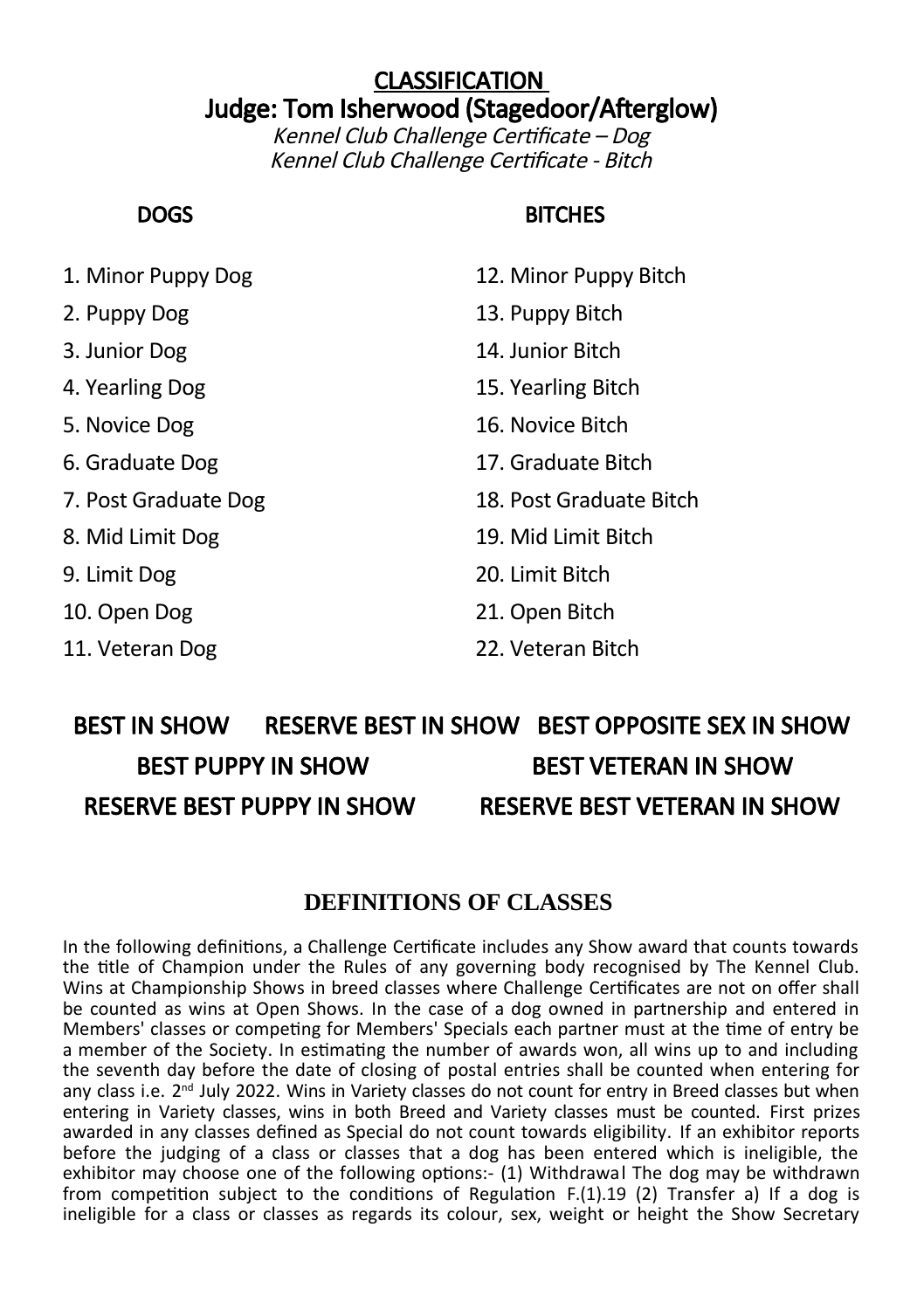shall transfer it to the equivalent class or classes for the correct colour, sex, weight or height and, in the event of there being no equivalent class, Minor Puppy and Puppy excepted to the Open class for the correct colour, sex, weight or height. b) For an exhibit entered incorrectly in a Minor Puppy Class, Puppy Class or Junior Class, which is over age but under twelve calendar months of age, eighteen calendar months of age or twenty-four calendar months of age respectively, the Show Secretary shall transfer the exhibit to the Puppy Class, Junior Class or Yearling Class respectively for the correct colour, sex, weight or height and in the event of there being no Puppy, Junior or Yearling Class to the Open class for the correct colour, sex, weight or height. c) For any reason other than the above, the Show Secretary shall transfer It to the Open class for the correct colour, sex, weight or height. d) If an exhibit arrives late and misses a class, even if it is the only class in which the dog is entered, the dog may not be transferred to any other class. MINOR PUPPY For dogs of six and not exceeding nine calendar months of age on the first day of the

### Show.

PUPPY For dogs of six and not exceeding twelve calendar months of age on the first day of the Show. **JUNIOR** For dogs of six and not exceeding eighteen calendar months of age on the first day of the Show.

YEARLING for dogs of twelve and not exceeding twenty four calendar months of age on the first day of the show.

NOVICE For dogs which have not won a Challenge Certificate/CACIB/CAC/Green Star or three or more First Prizes at Open and Championship Shows (Minor Puppy, Special Minor Puppy, Puppy and Special Puppy classes excepted, whether restricted or not).

GRADUATE For dogs which have not won a Challenge Certificate/CACIB/CAC/Green Star or four or more First Prizes at Championship Shows in Graduate, Post Graduate, Minor Limit, Mid Limit, Limit and Open classes, whether restricted or not where Challenge Certificates were offered for the breed.

POST GRADUATE For dogs which have not won a Challenge Certificate/ CACIB/CAC/Green Stars or five or more First Prizes at Championship Shows in Post Graduate, Minor Limit, Mid Limit, Limit and Open classes, whether restricted or not where Challenge Certificates were offered for the breed.

MID LIMIT For dogs which have not become show Champions under Kennel Club Regulations or under the rules of any governing body recognised by The Kennel Club, or won 3 or more CC/CACIB/CAC/Green Stars or won five or more First Prizes in all at Championship Shows in Mid Limit, Limit or Open Classes confined to the breed, whether restricted or not, at shows where Challenge Certificates were offered for the breed.

LIMIT For dogs which have not become show Champions under the Kennel Club Regulations or under the rules of any governing body recognised by the Kennel Club or won 3 or more CC/CACIB/CAC/Green Stars or won 7 or more First Prizes in all at Championship Shows in Limit or Open Classes confined to the Breed, whether restricted or not at Shows where Challenge Certificates were offered for the breed.

OPEN For all dogs of the breed for which the class is provided and eligible for entry at the Show. VETERAN For dogs of not less than seven years of age on the first day of the Show.

# ADVISORY NOTICE

NOT FOR COMPETITION Societies may at their discretion, accept Not for Competition entries. Societies may accept such entries from breeds of dog not included within the title of the Society and at Shows held over more than one day, such entries may be accepted on any day from any breed. DOGS MUST BE REGISTERED WITH THEIR FULL DETAILS RECORDED ON THE ENTRY FORM

# **RULES & REGULATIONS**

- 1. The Show will open at 8.00 a.m.
- 2. Dogs will be received at any time but it is the exhibitors responsibility to ensure that exhibits are available for judging when required.
- 3. Judging will commence at 9.00 a.m.
- 4. Exhibits may be removed from the show after their judging has been completed The Show will close half an hour after all judging has been completed.
- 5. Entry Fees: Members: 1st Entry £12.00 per dog Non Members: 1st Entry £16.00 per dog, All subsequent entries with the same dog £2.00 per entry. Not for Competition £2.00 per dog. CATALOGUES:Ordered and prepaid with entries £2.00. On the day £2.50 if available ADVERTS: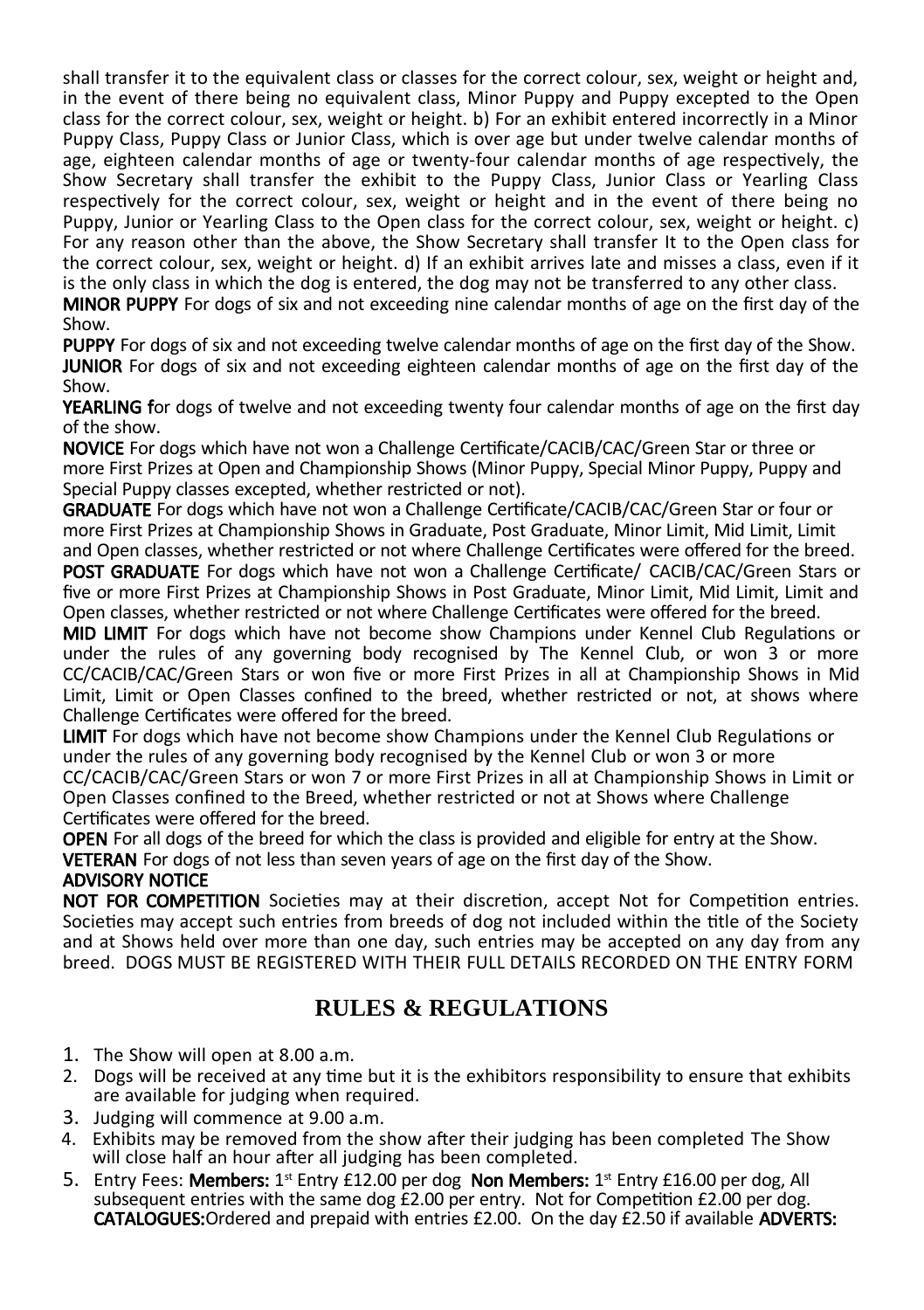Black and white only £5 full page, £3 half page. ROSETTE DONATION: £2.00 per class.

- 6. No Prize money will be awarded at this show.
- 7. The Committee reserves to itself the right to refuse entries.
- 8. Puppies under six calendar months of age on the first day of the show are not eligible for exhibition. Puppies aged 4-6 calendar months will be allowed in the show if entered Not for Competition and must be supervised by an adult at all times.
- 9. The mating of bitches within the precincts of the show is forbidden.
- 10. Best Puppy in Show Where a Best Puppy in Show competition is scheduled the Best Puppy in Show is a puppy which has competed and is unbeaten by any other puppy exhibited at the same show. A puppy is a dog of six and not exceeding twelve calendar months of age on the first day of the Show. Where the Best in Show is a puppy it may, at the discretion of the judge, be awarded Best Puppy in Show respectively. Where the Reserve Best in Show is a puppy which has only been beaten by an adult dog it may, at the discretion of the judge be Best Puppy in Show respectively. Consequently, selection of Best Puppy in Show must follow the selection of Best in Show respectively.
- 11. Best in Show Best in Show must be selected from the exhibits declared Best of Sex. If a Reserve Best in Show is to be selected, the eligible dogs are those declared Best Opposite Sex and the Reserve Best of Sex to the exhibit declared Best in Show.
- 12. Exhibits will not be admitted to Best in Show competition after a period of ten minutes has elapsed since the announcement that exhibits are required for judging, unless they have been unavoidably delayed by previous judging not being completed on time, and then only with the special permission of the Show Management.
- 13. Exhibitors must not pick up dogs by their tails and leads when lifting them nor handle a dog in a manner which causes its feet not touch the ground when on the move. This is not acceptable. Exhibitors should note that such practice would constitute harsh handling and reports of such practice will be referred to the Committee under Kennel Club Show Regulation F11.
- 14. All exhibitors must be familiar with Kennel Club Regulation F (Annex B) Regulations for the Preparation of Dogs for Exhibition.
- 15. All dogs resident outside the UK must be issued with a Kennel Club Authority to Compete number before entry to the show/event can be made. All overseas entries without an Authority to Compete number will be returned to the exhibitor/competitor.
- 16. Dogs in Vehicles on Hot Days Your dog is vulnerable and at risk during hot weather and the Kennel Club offers the following guidance to help guide you through the do's and don'ts travelling to and whilst at KC licensed events.

• When travelling to a show please take a moment to consider whether the route to the show is on a busy holiday route, and leave earlier to avoid increased time in traffic jams.

• If your vehicle is not air-conditioned seriously consider whether travelling to the show is a good idea at all.

• The vehicle should be as fully ventilated as possible, and plenty of stops should be taken, with lots of water available to drink.

• Ensure your dog is not sitting in full sunlight. There should be plenty of free flowing air around the dog.

• When at the show, never leave your dog in the vehicle.

• Keep the dog in the shade – take your own shade for example a large umbrella and always have plenty of water available to drink so your dog stays well hydrated.

• Avoid your dog taking part in unnecessary exertion, or from standing in exposed sunlight for extended lengths of time. Remember, if you feel hot your dog is very likely to feel much hotter and dehydrated, and this could lead to dire results. Please look after your dog's welfare. WARNING: IF YOUR DOG IS FOUND TO BE AT RISK FORCIBLE ENTRY TO YOUR VEHICLE MAY BE NECESSARY WITHOUT LIABILITY FOR ANY DAMAGE CAUSED. Anyone whose dog is entered at a Kennel Club licensed event should take all reasonable steps to ensure the needs of their dog(s) are met, and should not put a dog's health and welfare at risk by any action, default, omission or otherwise. Breach of Kennel Club Regulations in this respect may be referred to the Board for disciplinary action under Kennel Club Rules and Regulations. Right to Refuse Entries. Exhibitors/Competitors are reminded that show societies have the right under Kennel Club Regulation to refuse any entry.

17. Anyone whose dog is entered at a Kennel Club licensed event should take all reasonable steps to ensure the needs of their dog(s) are met, and should not put a dog's health and welfare at risk by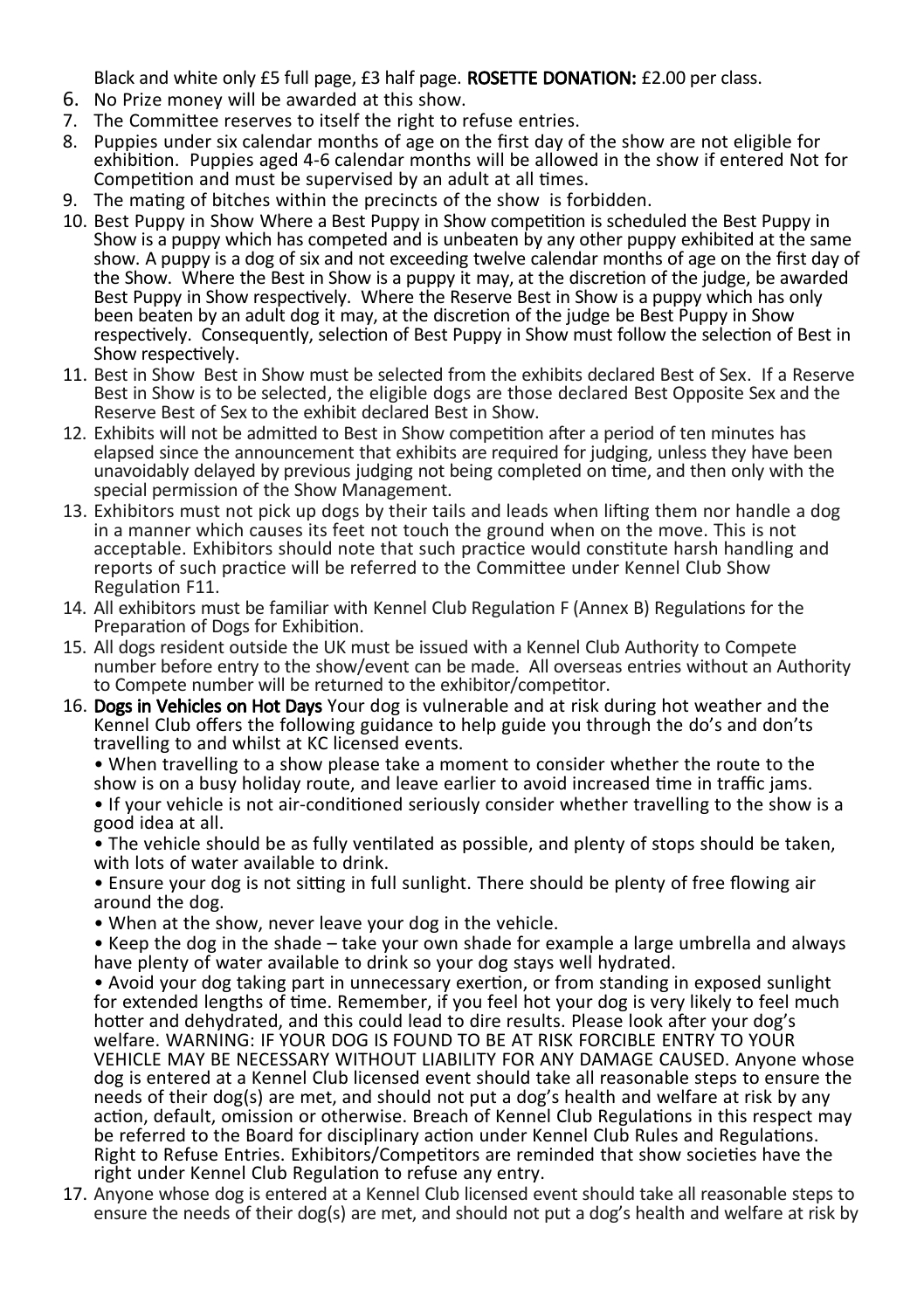any action, default, omission or otherwise. Breach of Kennel Club Regulations in this respect may be referred to the Board for disciplinary action under the Kennel Club Rules and Regulations. The use of pinch collars, electronic shock collars, or prong collars, is not permitted at any show licensed by the Kennel Club. This shall apply at the venue or within the precincts of the show.

- 18. Not for Competition entries will be accepted. Details of each dog so entered must be recorded on the entry form and must be Kennel Club registered
- 19. No modifications will be made to this schedule except by permission of the Board of The Kennel Club, which will be followed by advertisement in the Canine Press wherever possible.
- 20. Best in Show & Best Puppy in Show will be judged after the last class of the day.

### Advisory Notes – Additional Rules and Regulations

- 21. Should any judge be prevented from fulfilling their engagement, the Committee reserves to themselves the right of appointing other judges to fulfil their duties. Exhibitors are at liberty to withdraw from competition but no entry fees can be refunded.
- 22. Any owner, competitor or other person in charge of a dog is required to remove as soon as possible any fouling caused by their dog(s) at any Kennel Club licensed venue and within the environs of that event including car and caravan parks and approaches. Adequate receptacles for the disposal of such fouling will be provided.
- 23. The Committee will do its utmost to ensure the safety of the dogs brought for exhibition but it must be clearly understood by exhibitors and all other persons at the Show that the Committee will not be responsible for the loss or damage to any dogs or property, or personal injury whether arising from accident or any other cause whatsoever.
- 24. An announcement prior to the date of closing of entries in Our Dogs of any alteration or addition made by the Committee to the schedule or in these Rules shall be sufficient notice thereof.
- 25. All children must be kept under control and parents will be held responsible for any damage caused and charges incurred.
- 26. Please do not obstruct gangways with cages, pens, grooming tables, trolleys and dogs Storage space will be made available for trolleys/ cages.
- 27. If in the opinion of the Show Secretary, Show Manager or Judge any dog is considered not in a fit state for exhibition owing to a disease, savage disposition, or any other cause, the dog may be excluded or removed from the show the dog must not be brought into the Show at any time under any circumstances. No animal other than an exhibit duly entered at the show will be allowed within the precincts of the show during its continuance.
- 28. The owner, exhibitor, handler or other person in charge of a dog at a Kennel Club licensed event must at all times ensure that the dog is kept under proper control whilst at the licensed venue, including its environs, car and caravan parks and approaches. This regulation applies before (at any time during the set up period at the venue), during the event and afterwards (at any time during the breakdown of the event)
- 29. A dog may be disqualified by the Board from any award, whether an objection has been lodged or not, if proved amongst other things to have been a) registered or recorded as having been bred by the scheduled judge, this shall not apply to a judge appointed in an emergency; b) exhibited without payment of the appropriate entry fees.
- 30. Every exhibitor shall ensure that whilst the dog is being exhibited, its handler shall display the correct ring number.

### Use of Electrical Equipment at Shows

The Kennel Club is becoming increasingly concerned at the amount of electrical equipment being used by exhibitors at shows, including hair dryers and hair straighteners and other grooming devices.

Electrical equipment should not be brought to shows unless absolutely necessary. In rare instances where it might be required, it should be PAT tested and permission sought from the secretary of the show before it is used.

The Kennel Club has also been informed of recent instances of exhibitors commandeering certain areas of a venue in order to have access to power points so as to use electrical grooming equipment. This is totally unacceptable and particularly unfair on the breeds whose allocated areas have been cramped because of this selfish behaviour.

Security at shows In light of recent events the Kennel Club would like to issue a reminder to all Societies of the importance of security at dog shows.

The Kennel Club understands that due to the nature of dog shows and the quantity of paraphernalia exhibitors bring it would be extremely difficult for show organisers to take on the issue of security alone, therefore we would reiterate the advice being given by the Police and security services, that everyone in the UK should remain vigilant and this applies to those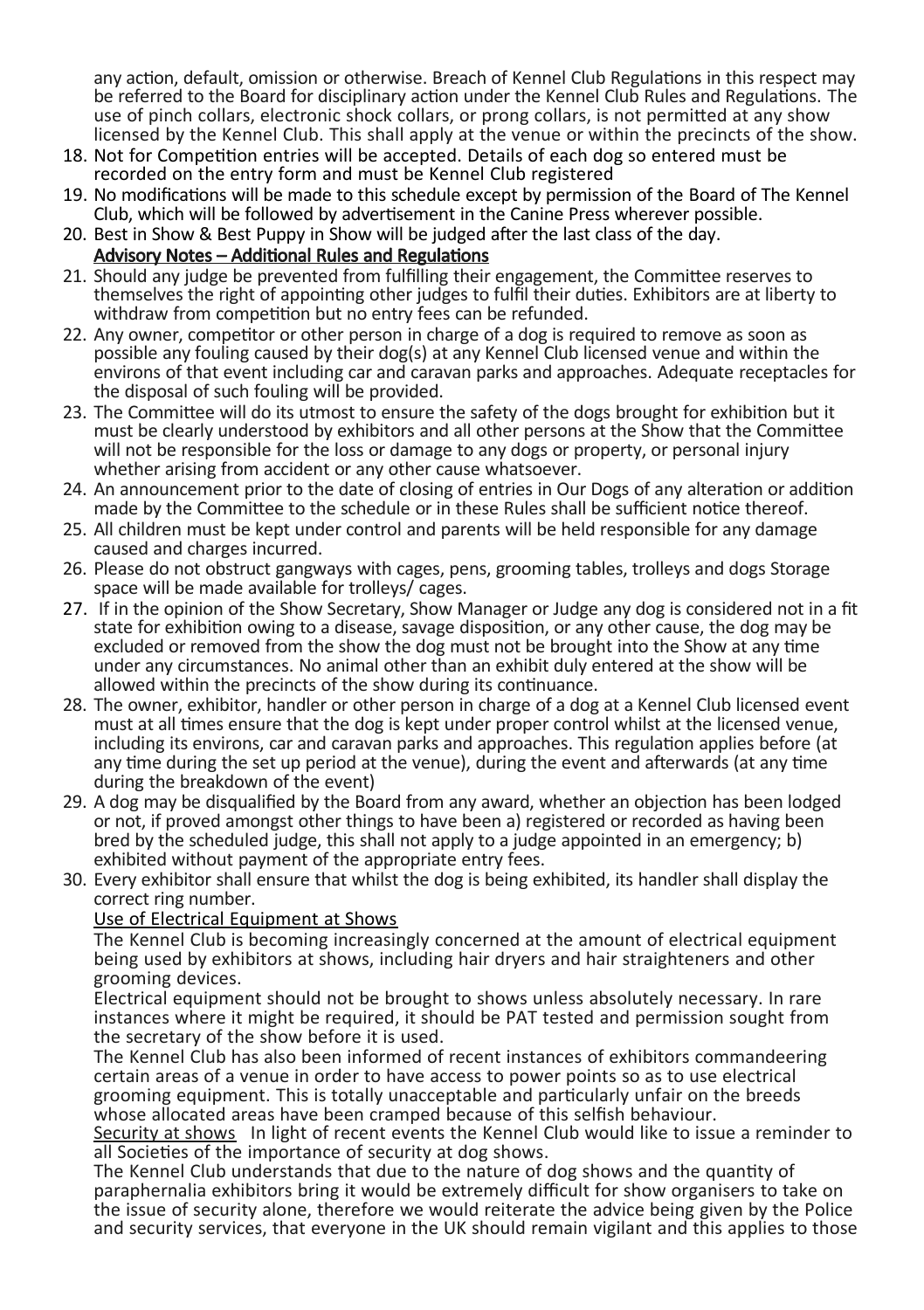organising and taking part in dog shows.

The importance of exhibitors feeling that they and their dogs are safe when attending a show cannot be underestimated. We would therefore remind you of the importance of the need for show organisers and exhibitors to remain mindful of potential dangers and that all visitors generally need to be vigilant and alert.

Furthermore the society should provide robust notification informing exhibitors of where to report to should they see anything suspicious or of concern, and of the evacuation procedures in place.

## REGULATIONS FOR THE PREPARATION OF DOGS FOR EXHIBITION F (B)

1. These regulations must be observed when a dog is prepared for exhibition and/or exhibited at any Kennel Club licensed event. Objections may be referred to the Board for disciplinary action under these show regulations and/or for disciplinary action under Kennel Club Rule A42.

a) a dog found to have been exhibited in breach of these regulations will automatically be disqualified from exhibition at the show and from any award gained there at.

b) Unless the exhibitor provides a satisfactory explanation for the dog being exhibited in breach of these regulations then he/she may be subject to further penalties of either a fine or as listed under Rule A42

2. (a) No substance which alters the natural colour, texture or body of the coat may be present in the dog's coat for any purpose at any time during the show. No substance which alters the natural colour of any external part of the dog may be present on the dog for any purpose at any time during the show.

(b) Any other substance (other than water) which may be used in the preparation of a dog for exhibition must not be allowed to remain in the coat or on any other part of the dog at the time of exhibition.

3. No act or operation which alters the natural conformation of a dog or any part thereof may be performed except

(a) Operations certified to the satisfaction of the Board.

(b) the removal of dew claws of any breed

(c) Operations to prevent breeding provided that such operations are notified to the Kennel Club before neutered dogs are show

Nor must anything be done calculated to in the opinion of the Board to deceive

- 4. The Board without previous notice may order an examination of any dog or dogs at any show. Any examination thus ordered will be made by a person having executive authority who shall have a written directive from the Kennel Club in their possession. Samples may be taken for further examination and analysis.
- 5. An individual has the right to lodge an objection to a dog only if he/she is the owner or handler of a dog competing in the same breed or class. An objection may however, be lodged by an official of the show or by anyone so deputed by the Kennel Club. It will be the responsibility of the individual who lodges the objection or the official (as appropriate), to substantiate the grounds for the objection. The Kennel Club will substantiate the grounds for an objection made on its behalf.
- 6. Any objection by an individual related to an infringement of these Regulations must be made in writing to the Show Secretary at his/her office before the close of the show and the individual must produce evidence of identity at the time of lodging the complaint.

### PHOTOGRAPHY & VIDEO RIGHTS

The Organisers would like to bring the regulation on photography and filming to the attention of exhibitors, trade stands, press and visitors. It is a condition of all those attending the event that no filming or other form of recording may be taken or made at the venue without the express written permission of the organisers. The taking of photographs in the venue for sale or reward is strictly prohibited except with the written permission of the Organisers. Press accredited photographers are provided with permission to take photographs ONLY for use in newspapers, magazines and internet sites – this is for news purposes only. There is no objection to the general public taking photographs or video film of general views of the show, provided that these are for private use only. Specific dogs may be photographed only with the approval of the exhibitor.